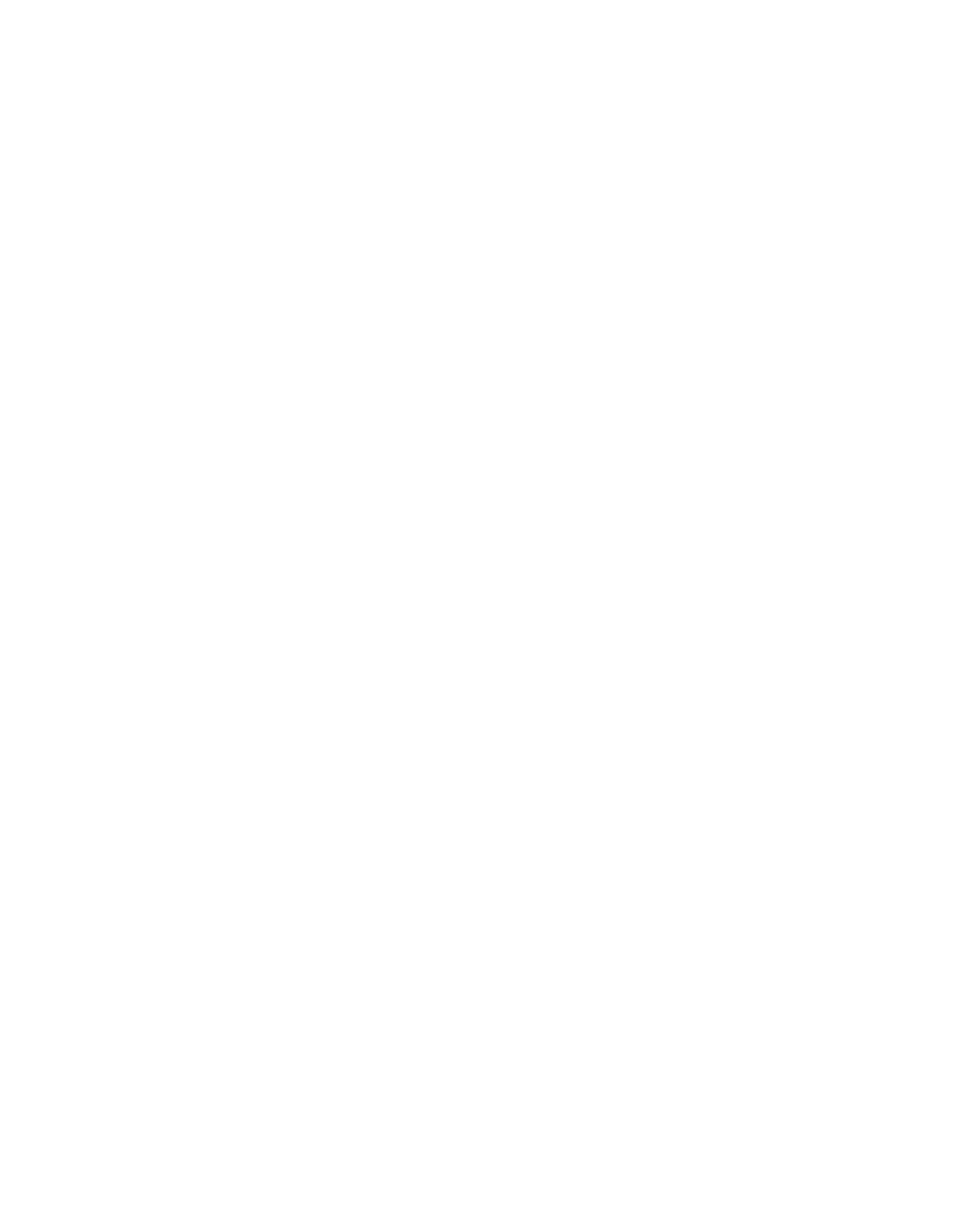### **Duluth News Tribune**

### **Our view: Need for broadband Internet access is great, and the money is there**

Posted on Mar 23, 2014 at 12:00 a.m.

Forgive Sen. Matt Schmit for getting a bit, shall we say, high-spirited, when the topic is the desperate need to expand high-speed Internet deeper into rural Minnesota, including much of the Northland.

The first-term lawmaker from Red Wing, Minn., hit 16 small towns this past winter and pored through more than 450 emails. On some of the most frigid nights and during one of our snowiest, coldest winters ever, he heard the stories — dozens of them at a time, hundreds of them in total — about businesses that can't compete and about would-be Minnesotans who can't come here because they can't telecommute for work. No one was asking for extravagance, just the ability to live and work where they want, outside of big cities, while still being able to survive economically amid 21st-century realities.

"This is vital infrastructure. I think we've got to find a way to make sure that all communities in Minnesota (and) all households and businesses have access," Sen. Schmit said in an interview this month with the News Tribune Opinion page. "Darn it, we were able to step up and get electricity to all rural homes. We were able to provide telephone service to all rural homes. Broadband is just as important. … People will say it is more important because we can't compete economically without it. We need it."

Minnesota has recognized that need for years. But the state never has been better positioned than it is right now to finally do something about it. The public will is there. So is the money.

In the past decade at least three governor's task forces have taken on the challenge. In 2010, lawmakers and then-Gov. Tim Pawlenty took seriously what they were finding and made law a goal of Internet speeds of at least 10 to 20 mbps for downloads and 5 to 10 mbps for uploads statewide by 2015. Though no money was put behind the legislation, the number of Minnesota households with access to such speeds — about fast enough for video chatting — grew

18 percent by 2013, mostly in urban areas.

Still, at least half of Minnesota's households, especially in rural areas and small towns, lack affordable access to the faster speeds. Minnesota ranks a disappointingly average 23rd in broadband availability.

"The question is, are we serious about those goals? Are we serious about being in the top five in connected households and businesses, (which) is also in statute? We're falling short," Schmit said. "We have to have some additional capital infused into the communities that are underserved currently."

The latest governor's task force on broadband released its findings in January. It recommended, among other things, the creation of a \$100 million fund from which competitive grants could be awarded to public-private partnerships working to expand high-speed broadband to the far reaches of the state. In rural areas and small towns, too few customers leave private Internet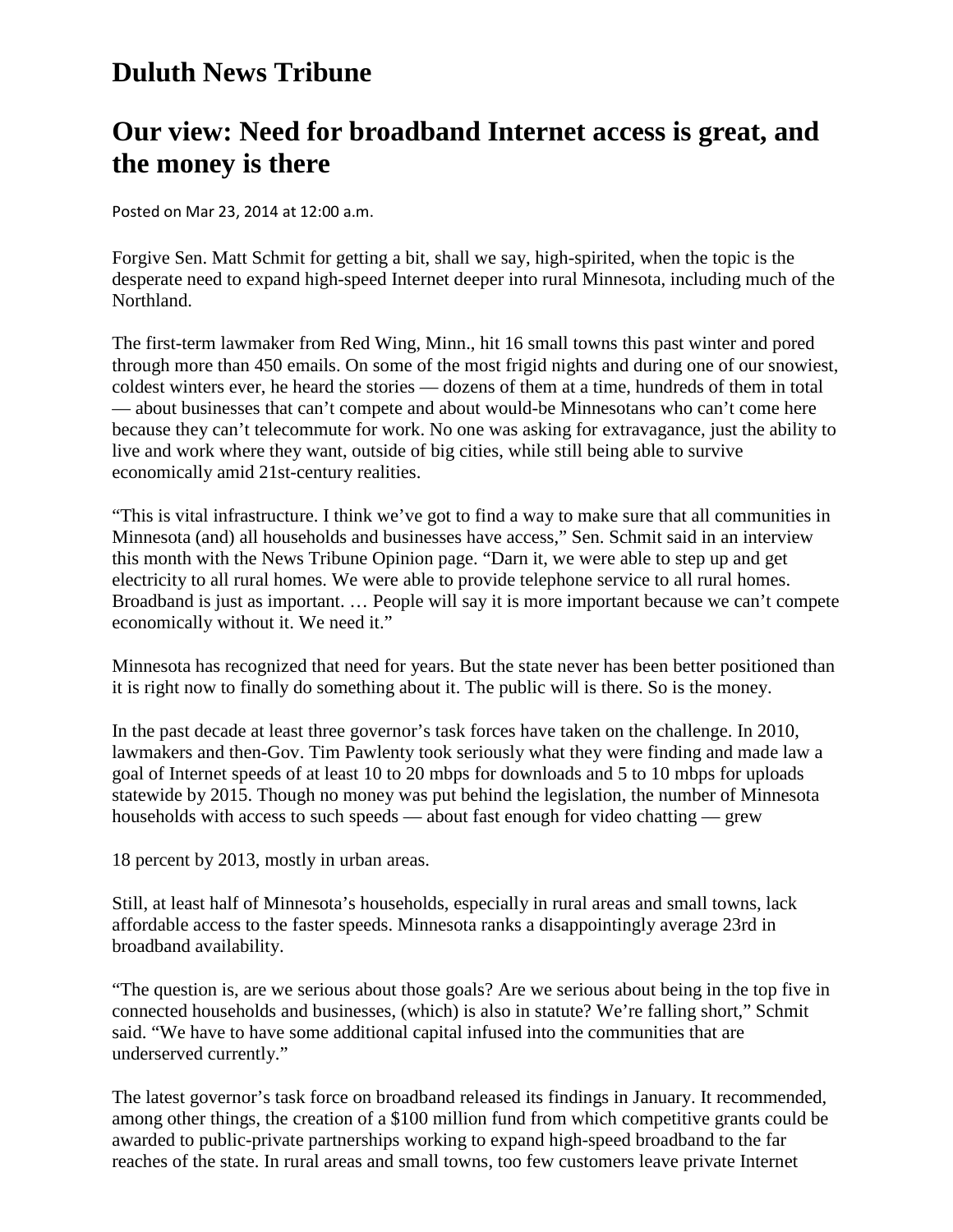providers reluctant and unable to go it alone. At the same time, the state shouldn't be expected to foot the entire bill. Private-public partnerships show promise.

#### But getting that

\$100 million fund created doesn't. While his campaign promises in 2010 included "border-toborder broadband," Gov. Mark Dayton didn't include the allocation — or any allocation for broadband — in his spending recommendations to the Legislature this year. That's even though the state is in good financial shape with a

\$1.2 billion budget surplus, the first time in at least 15 years Minnesota has forecasted a surplus in both the current biennium and the next one. Ignoring the centerpiece recommendation of the experts on his own task force, the governor said there weren't specific enough ideas for how the \$100 million would be used and spent.

Sen. Schmit, who authored legislation for the \$100 million this session, disagreed. And he's far from alone.

"We need to try to leverage any resources we can. This is that important," Schmit said. "This isn't just a matter of spending this money; this is a matter of saying, 'You know, we've got a surplus, we've got a huge need, and this is the time to do something about it. I think it's an appropriate use of that funding. … Folks are sick and tired of talking about it. They want to act. And we've had community after community working on this for years."

At least 50 Minnesota communities have attempted to leverage federal money on their own.

And while Minnesota hems and haws and then doesn't do anything, at least 15 other states are taking action to expand broadband. They're poised to leave Minnesota behind in the global competition for industry, jobs and prosperity. We can't let that happen.

#### No one disagrees

\$100 million is a lot of money and a major investment, surplus or no surplus. But a Blandin Foundation study found that the return on that investment would to be 10:1. So \$100 million now means \$1 billion for Minnesota's future — and a major step toward the \$3.2 billion the Governor's Task Force on Broadband said would be needed in total.

Investing wisely for the future clearly was a goal of Minnesota's pioneers when they made sure every corner of the state had electricity and then telephone service. Broadband demands to happen next. Rarely has the state been in a better position to embrace it.

[http://www.duluthnewstribune.com/content/our-view-need-broadband-internet-access-great-and](http://www.duluthnewstribune.com/content/our-view-need-broadband-internet-access-great-and-money-there)[money-there](http://www.duluthnewstribune.com/content/our-view-need-broadband-internet-access-great-and-money-there)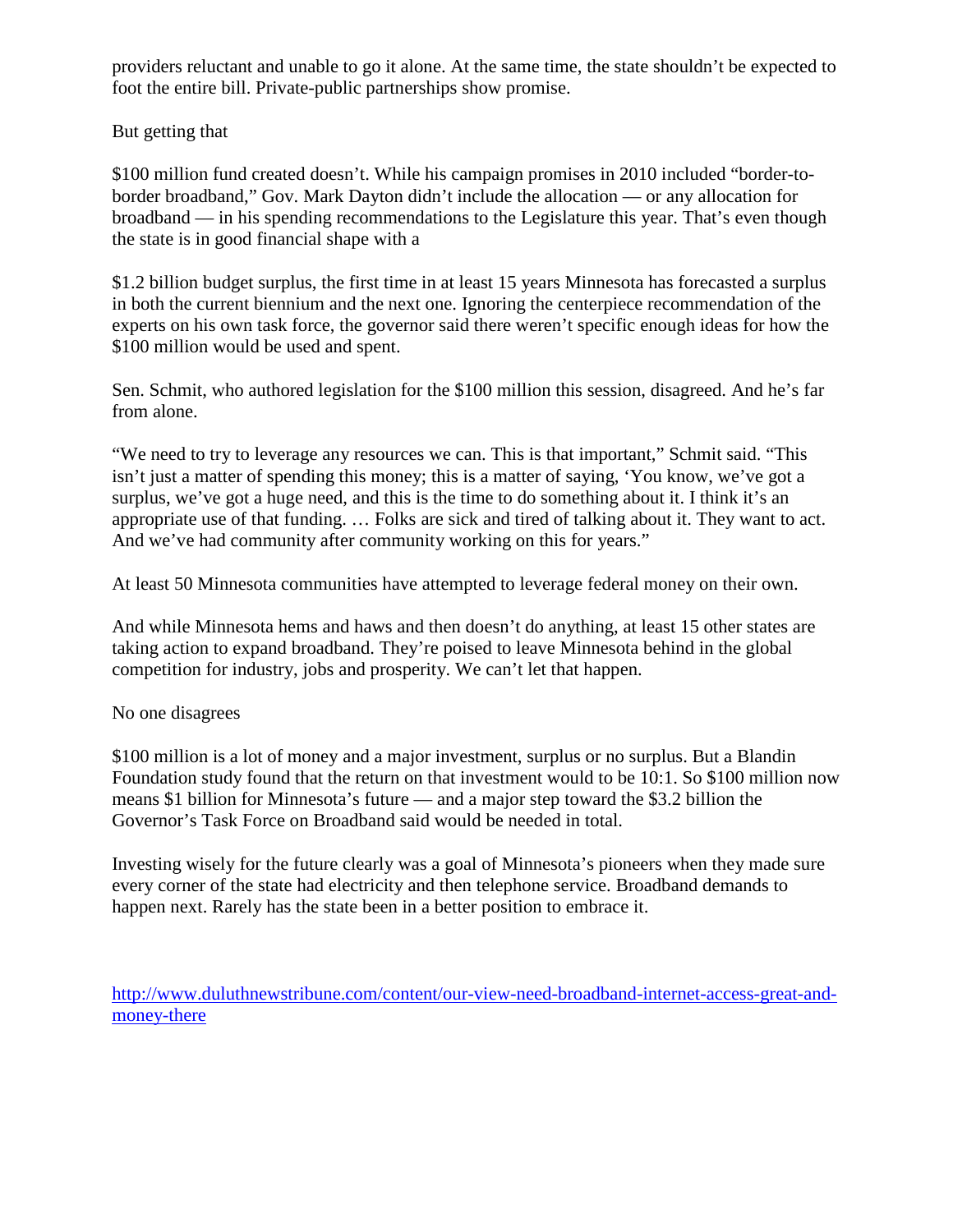# **The Forum of Fargo-Moorhead (also appeared in the Park Rapids Enterprise)**

### **Forum editorial: Fund rural Minnesota broadband**

March 14, 2014

Minnesota will never be better positioned to start seriously expanding high-speed broadband into unserved and underserved reaches of the state. In the overwhelming majority of instances, those areas are rural districts and small towns, where there are too few customers per mile for private investors to go it alone.

Legislation in the St. Paul grinder would appropriate \$100 million (a modest start, since the need is said to be about \$3 billion) in a fund that would leverage other monies to finance broadband projects. Individual projects would be competitively bid, and sponsored by such organizations as cooperatives, economic development authorities or consortiums of small business and consumer groups. The partnerships would win grants based on criteria laid out in the legislation.

Apparently that sound model is not good enough for Gov. Mark Dayton. He said the proposal is not specific enough and that he wants certainty about individual projects, rather than proposals to be bid on. Therefore, he said, broadband legislation should wait until the 2015 legislative session.

That would be a mistake. First, the state's political landscape suggests broadband expansion would win support in the Legislature. Second, the state has a surplus and a projected surplus, so the timing to make smart long-term investments, such as rural broadband, is right. Third, potential private sector partners have expressed willingness to participate because state funding makes the numbers work for them.

Greater Minnesota is falling behind in the broadband revolution. The governor's proposed delay assures the state will fall further behind, and that the cost of playing catch up will escalate. The stakeholders in rural broadband expansion know what has to be done and they know how to do it. Customer demand is out there. The economic benefits the technology can bring will, in time, far outweigh initial investments.

Rather than seek a legislative delay, the governor should enthusiastically support legislation that would establish a \$100 million broadband infrastructure fund.

Forum editorials represent the opinion of Forum management and the newspaper's Editorial Board.

<http://www.inforum.com/event/article/id/429291/group/Opinion/>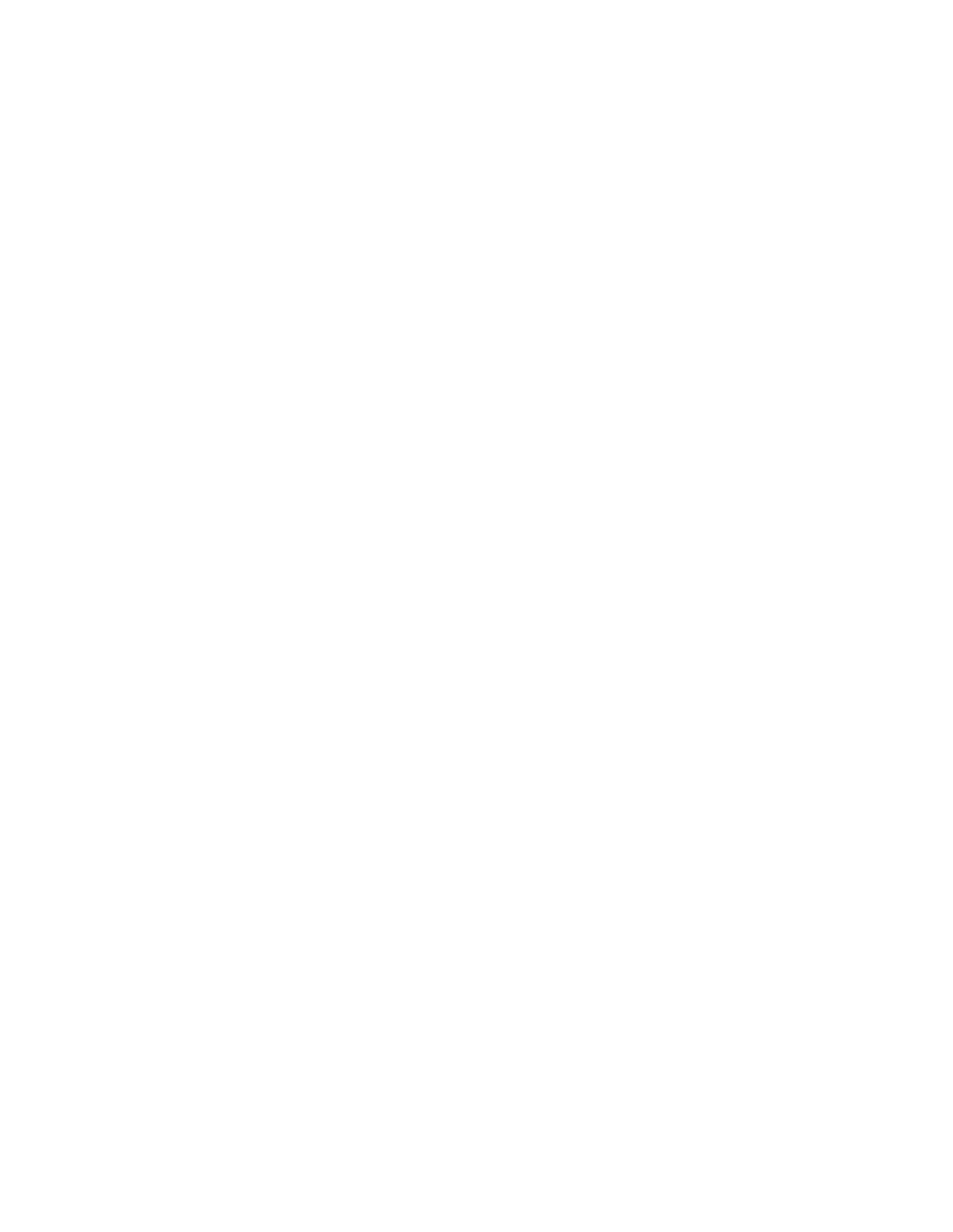### **Fergus Falls Journal**

### **Money should be put into broadband**

Published 6:55am Monday, April 14, 2014 Updated 8:56am Monday, April 14, 2014

The bill in the Legislature to help fund the broadband Internet structure to allow more rural Minnesota residents to receive broadband makes abundant sense, especially in Otter Tail County.

The fact is, Otter Tail County's 1,000 lakes, and the reasonably-priced property on them, is a huge economic development asset. Many would be willing to move to Otter Tail County to live and work out of a lake home, and the ever-increasing technological advances make that a possibility for more and more people.

However, having high-speed Internet will be the key to making such a move feasible. And right now, Internet for many lake residents is limited to dial-up, satellite service, or radio antenna service, and none offer the combination of speed and affordability that broadband Internet service provides.

Having Internet service in the lakes area with the same capabilities as that of cities could create future economic development opportunities no one has even thought of yet. In some form, it's critical the Legislature provide the relatively small sum of \$25 million to help get the process started.

<http://www.fergusfallsjournal.com/2014/04/14/money-should-be-put-into-broadband/>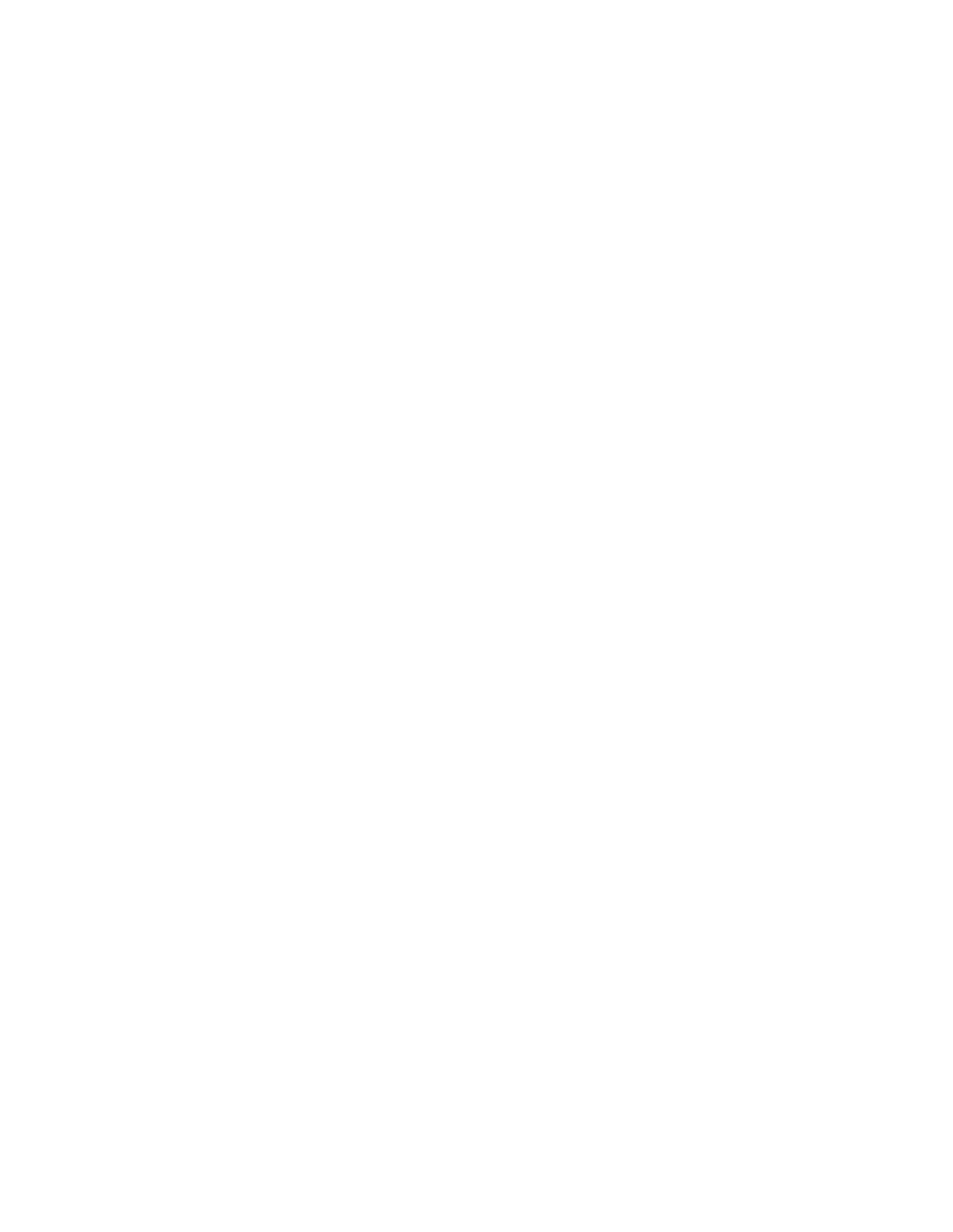## **Hutchinson Leader (also appeared in Litchfield Independent Review)**

### **OUR VIEW: Rural broadband short-circuited**

Wednesday, March 12, 2014

While nations such as Bulgaria, Latvia and Romania enjoy lightning-speed Internet, many Minnesotans living far from the bright lights of the Twin Cities — and eastern Europe, for that matter — remain second-class citizens of the digital age.

And don't expect the situation to soon improve. On Thursday, major portions of Greater Minnesota suffered a setback when Gov. Mark Dayton declined to reserve part of the state's \$1.2 billion budget surplus to help bring high-speed Internet to all corners of the state.

Rural residents from both sides of the political aisle were hoping the governor would use \$100 million from the surplus to invest in broadband improvements. In a global economy, high-speed Internet is as basic to businesses and homes as electricity and indoor plumbing.

By not pursuing the upgrade yet asking for a repeal of the state's farm equipment repair sales tax, Gov. Dayton is giving mixed messages to those who live outside the metro area. His budget plan acknowledges that agriculture is the economic backbone of the many Minnesota counties and communities. Yet it fails to recognize that agriculture needs the same tools demanded by other industries. That includes broadband.

In announcing his supplemental budget proposal, Gov. Dayton said Minnesota's economy has added 133,000 new jobs during the past three years. "Our improving economy has greatly improved the state's budget forecast — giving us the opportunity to put more money in the pockets of Minnesota families and businesses," he noted.

But even with that extra pocket money, many Minnesota families and business can't obtain terrestrial broadband — because it's not offered in their area.

That can be a deal breaker for rural businesses looking to grow. The governor's own Broad Band Task Force concluded in 2013 that jobs in Greater Minnesota will require the use of state funds to leverage private investments to give a much-needed boost to broadband expansion. The task force recommended \$100 million in public money to kick start a private investment of between \$900 million and \$3.2 billion.

Its report shows just how deep the digital divide goes. In Ramsey and Hennepin counties in the Twin Cities metro area, terrestrial, nonmobile broadband is available to 99 percent of households. Meeker and McLeod counties fare quite well, too, with 98 percent of households served.

But cross into Renville and Sibley counties, and the rates drop to 58 and 51 percent, respectively. In Kandiyohi County, the rate is a dismal 6 percent. Travel farther to Chippewa, Yellow Medicine, Lyon, Murray and Nobles counties, and those rates are also in the single digits.

Glencoe Mayor Randy Wilson last week pointed out Gov. Dayton's error.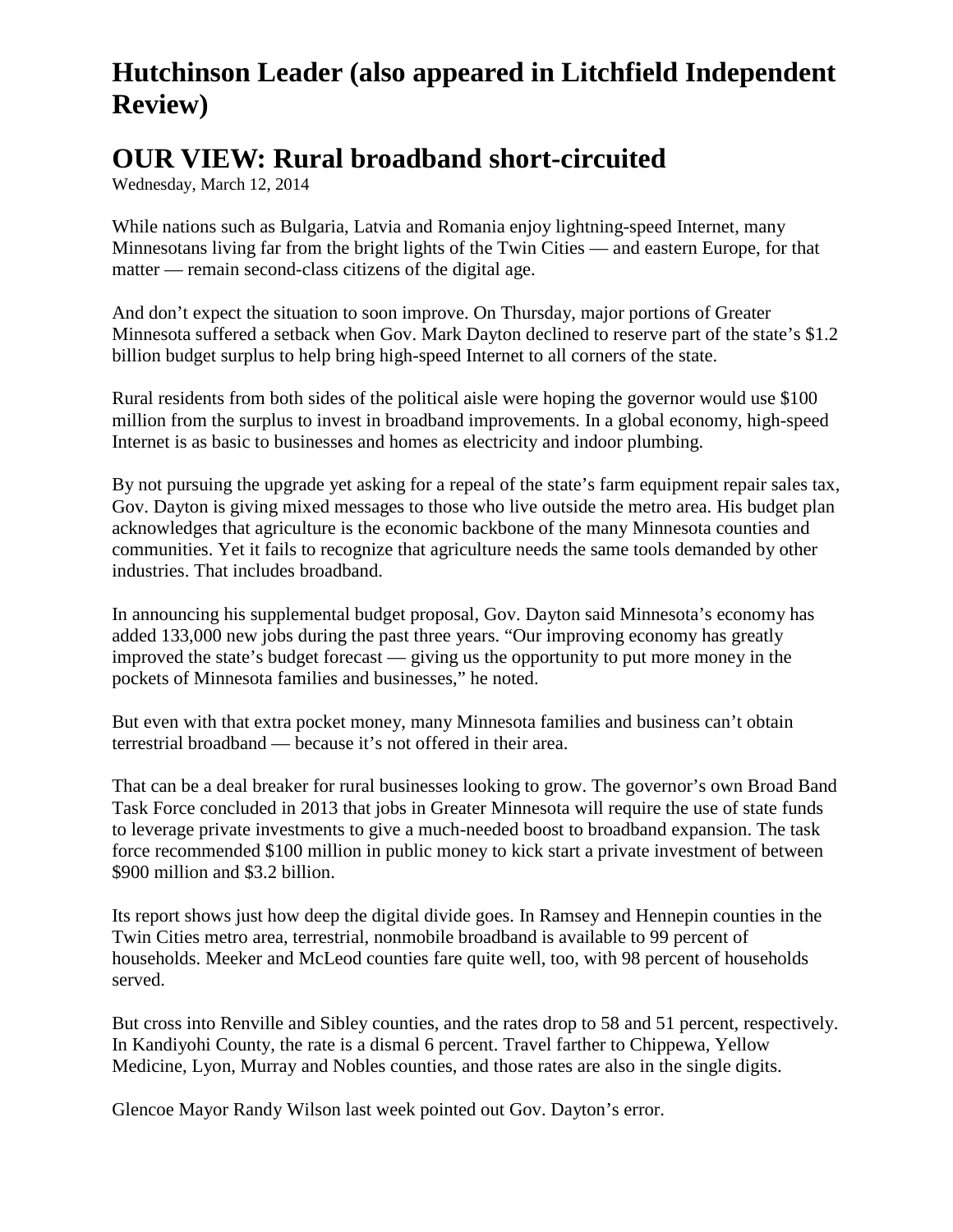"Greater Minnesota leaders from business, local government, education and the nonprofit community … all agree that a \$100 million investment this year would go a long way to ensuring Minnesota's competitiveness in the 21st century," Mayor Wilson noted.

With the governor wanting a tax bill on his desk by March 14, rural lawmakers won't have enough time to solicit metro support for the cause. That doesn't bode well for rural Minnesota businesses competing in an international marketplace.

If businesses across the state are to compete with their world rivals, Minnesota policymakers must make broadband access a top economic development priority.

[http://gmnp.org/wp-content/uploads/2013/10/EDITORIAL\\_-Rural-broadband-short-circuited-](http://gmnp.org/wp-content/uploads/2013/10/EDITORIAL_-Rural-broadband-short-circuited-Hutchinson-Leader_-Opinion.pdf)[Hutchinson-Leader\\_-Opinion.pdf](http://gmnp.org/wp-content/uploads/2013/10/EDITORIAL_-Rural-broadband-short-circuited-Hutchinson-Leader_-Opinion.pdf)

[http://www.independentreview.net/news/opinion/our-view-rural-broadband-short](http://www.independentreview.net/news/opinion/our-view-rural-broadband-short-circuited/article_31010175-fda8-59a1-b1ac-667ad5155877.html)[circuited/article\\_31010175-fda8-59a1-b1ac-667ad5155877.html](http://www.independentreview.net/news/opinion/our-view-rural-broadband-short-circuited/article_31010175-fda8-59a1-b1ac-667ad5155877.html)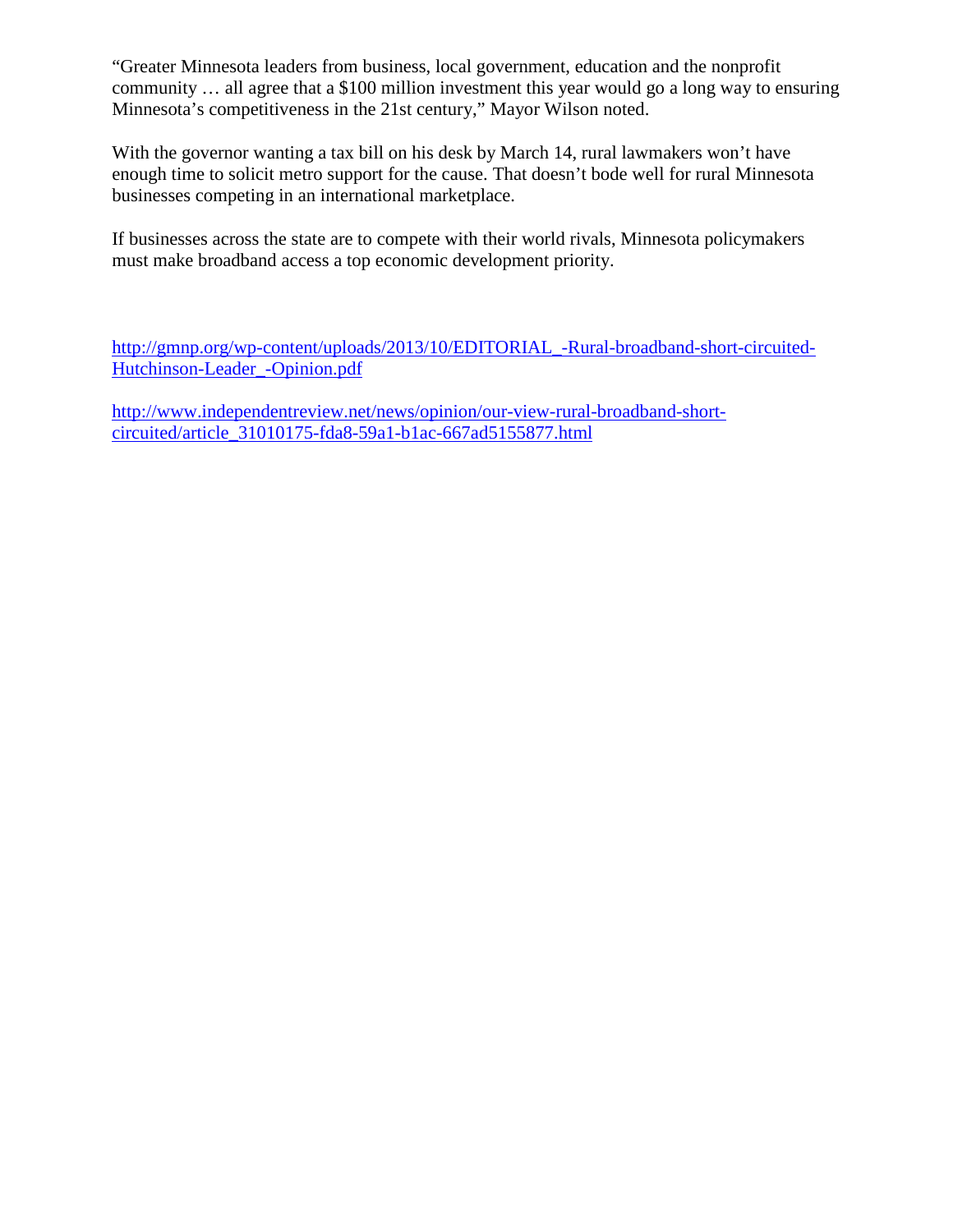### **Kenyon Leader**

### **Kenyon: This land needs broadband**

#### **By Terri Lenz tlenz@thekenyonleader Wednesday, February 5, 2014**

Not every story can resonate with all readers, but the story this week about broadband access and internet strength comes mighty close, in my estimation.

With a reach of 668 people and 28 comments on our [Kenyon Leader Facebook](https://www.facebook.com/pages/Kenyon-Leader/211144848928968) page thread, the topic of internet providers is a hot button issue.

I could compare Internet access to going out for dinner. In a rural town there are not as many choices of restaurants. Out in the country there may not be any restaurants. The menu will vary, as do the prices, and people understand this.

However, people do not want to pay for lobster and receive mac and cheese. When a company promises and bills for high speed internet and the consumer gets slow, spotty speed with lots of buffering time, there is a definite problem.

A restaurant couldn't get away with substituting a far inferior product, so how is it that Internet providers are allowed to do so? In the case of food, people can simply choose to either not eat there or go somewhere else.

Broadband users have choice on the surface, but the fact is that some companies are the only provider available. Furthermore, companies strive to lock consumers into one- and two-year contracts, making it difficult or impossible to change carriers even if service is poor.

The internet is so integrated into our everyday lives that being without it is a genuine hardship for most people. Think about how many times you access the internet during a 24-hour time frame, and don't forget to count cell phone data. Our students come home with assignments and homework that utilize the vast store of information available online. Back in the 1980s I had to go to the library and look up information in printed books to complete my homework. We didn't have Google to search. We didn't have Siri. Heck, we didn't even have cell phones!

Everyday life has changed due to advances in communication technologies, but our infrastructure has not kept up with the pace. Grandmothers are going online to chat with their grandkids on Skype and looking at family photos of loved ones on Facebook. Preschoolers can navigate through online kid games. People in the community and indeed, all over the world, can know in a matter of seconds when the Kenyon-Wanamingo Competition Cheer Team places second at state, thanks to Twitter.

These things are here to stay, to change and evolve. Do you feel the frustration when the internet is "down" or simply not available? What about the frustration of not being able to afford broadband connection where you live? I wonder if there will come a point in our society when the Internet is essential.

Our state provides publicly funded libraries so that information and ideas will be available to all people, regardless of their status or income. I feel that the technological changes of the past two decades are significant enough that people without access to the Internet will be left behind.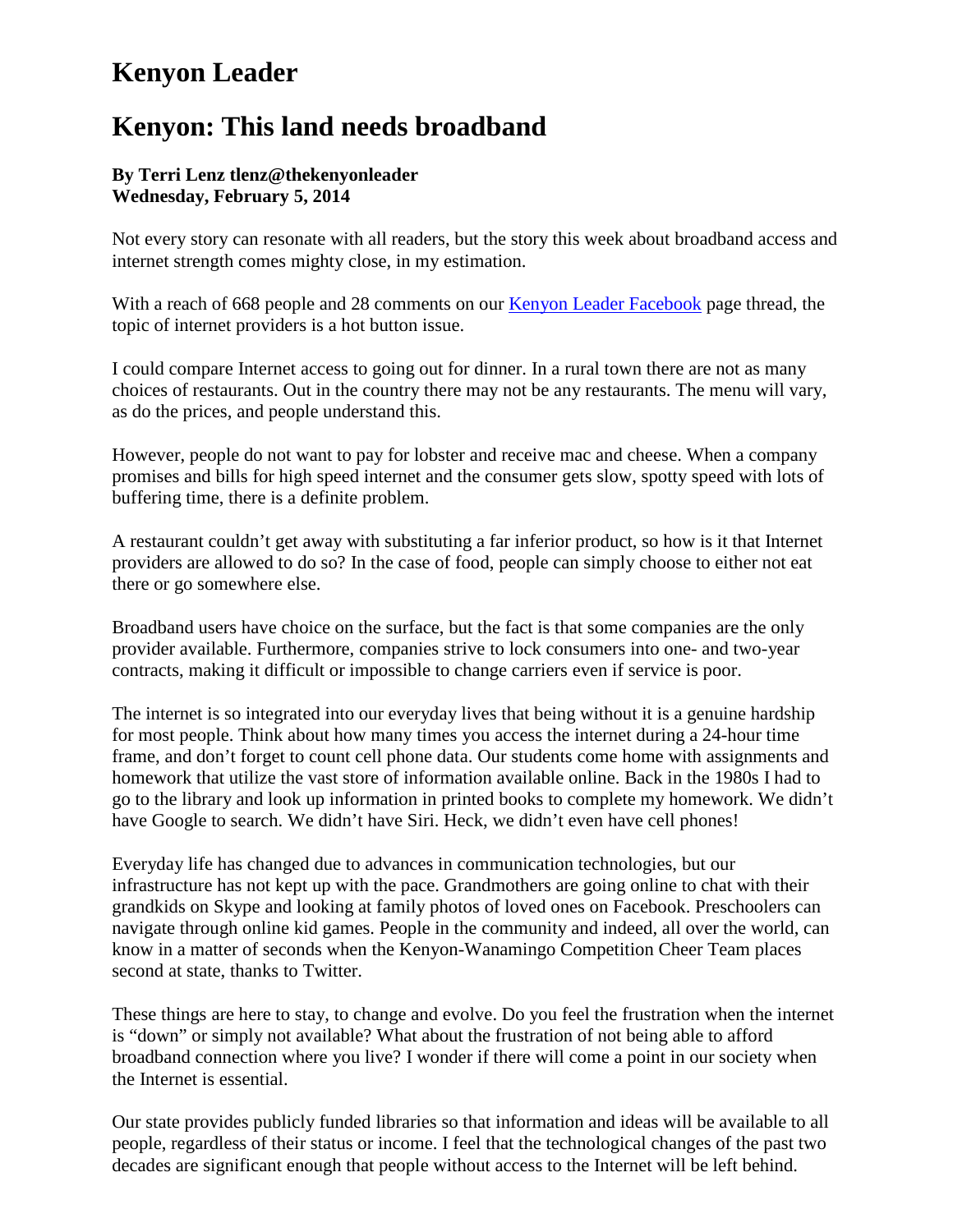It is the freeway to information and communication, and it has some potholes to be filled.

What is being done to create the infrastructure necessary to support broadband access statewide? I have to say that I would support government funding of broadband infrastructure and free internet over a new football stadium any time. What do you think?

*Reach Publisher and Editor Terri Lenz at 333-3148, or follow her on [Twitter.com](http://twitter.com/) @KenyonLeader.*

[http://www.southernminn.com/the\\_kenyon\\_leader/opinion/editorials/article\\_a76c3b91-aafd-](http://www.southernminn.com/the_kenyon_leader/opinion/editorials/article_a76c3b91-aafd-52d3-b57d-a75d875077a9.html)[52d3-b57d-a75d875077a9.html](http://www.southernminn.com/the_kenyon_leader/opinion/editorials/article_a76c3b91-aafd-52d3-b57d-a75d875077a9.html)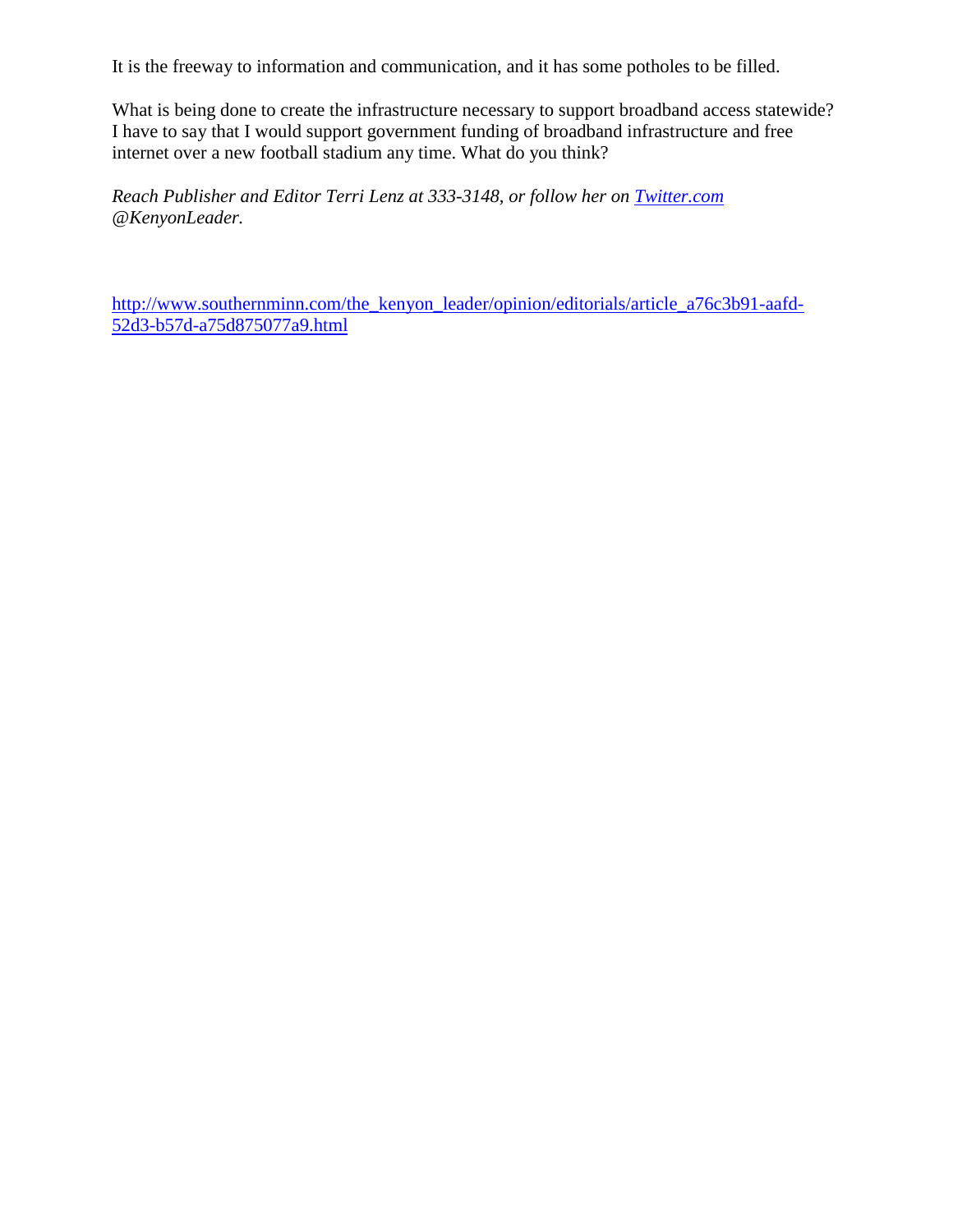### **The Free Press, Mankato, MN**

### **Our View: Broadband expansion key to growth**

*March 21, 2014*

*Why it matters: Expanding Internet coverage and speed in greater Minnesota would produce a big return in jobs and business growth*

Even a few miles into the rural areas surrounding Mankato, the Internet can be slow as a tortoise. And there are many other areas in greater Minnesota in this race to the bottom.

So an effort to bolster broadband Internet in Minnesota begun years ago was worthwhile and likely to pay dividends. But we're stuck spinning our wheels and our browsers.

State leaders either through necessary legislation or administrative action need to consider strategies of years ago when electricity was brought to rural areas or good roads were established to get farm products to market.

The Governor's Task Force on Broadband recommended the creation of a \$100 million fund that would provide competitive grants to public/private partnerships for increasing broadband access and Internet speed to underserved areas. In fact, a bipartisan Legislature in early 2010 set in state law the Internet speed goals of 10 to 20 mbps for downloads and 5 to 10 mbps for uploads.

While the number of households with access to those speeds grew by 18 percent from 2011 to 2013, according to the task force, there were still half the households in greater Minnesota that lack such access at an affordable rate.

While Gov. Mark Dayton campaigned on expanding broadband access border to border in Minnesota in 2010, he did not propose the \$100 million fund in his budget.

With today's technologies, a high speed and affordable Internet connection is essential to almost every business.

There may be models of the past that will work to expand broadband networks. The state may be able to put more emphasis on broadband through already existing state loan programs. It may be able to expand tax credits like Angel Investor tax credits to have special incentives for broadband projects.

There will be a return to the state through taxes and job growth. A Blandin Foundationsponsored study showed a \$10 to \$1 return to business for broadband investments in greater Minnesota.

Broadband affordable Internet is to business and the economy today like roads and electricity were decades ago. They're essential.

[http://www.mankatofreepress.com/editorials/x1387878122/Our-View-Broadband-expansion-key-to](http://www.mankatofreepress.com/editorials/x1387878122/Our-View-Broadband-expansion-key-to-growth/print)[growth/print](http://www.mankatofreepress.com/editorials/x1387878122/Our-View-Broadband-expansion-key-to-growth/print)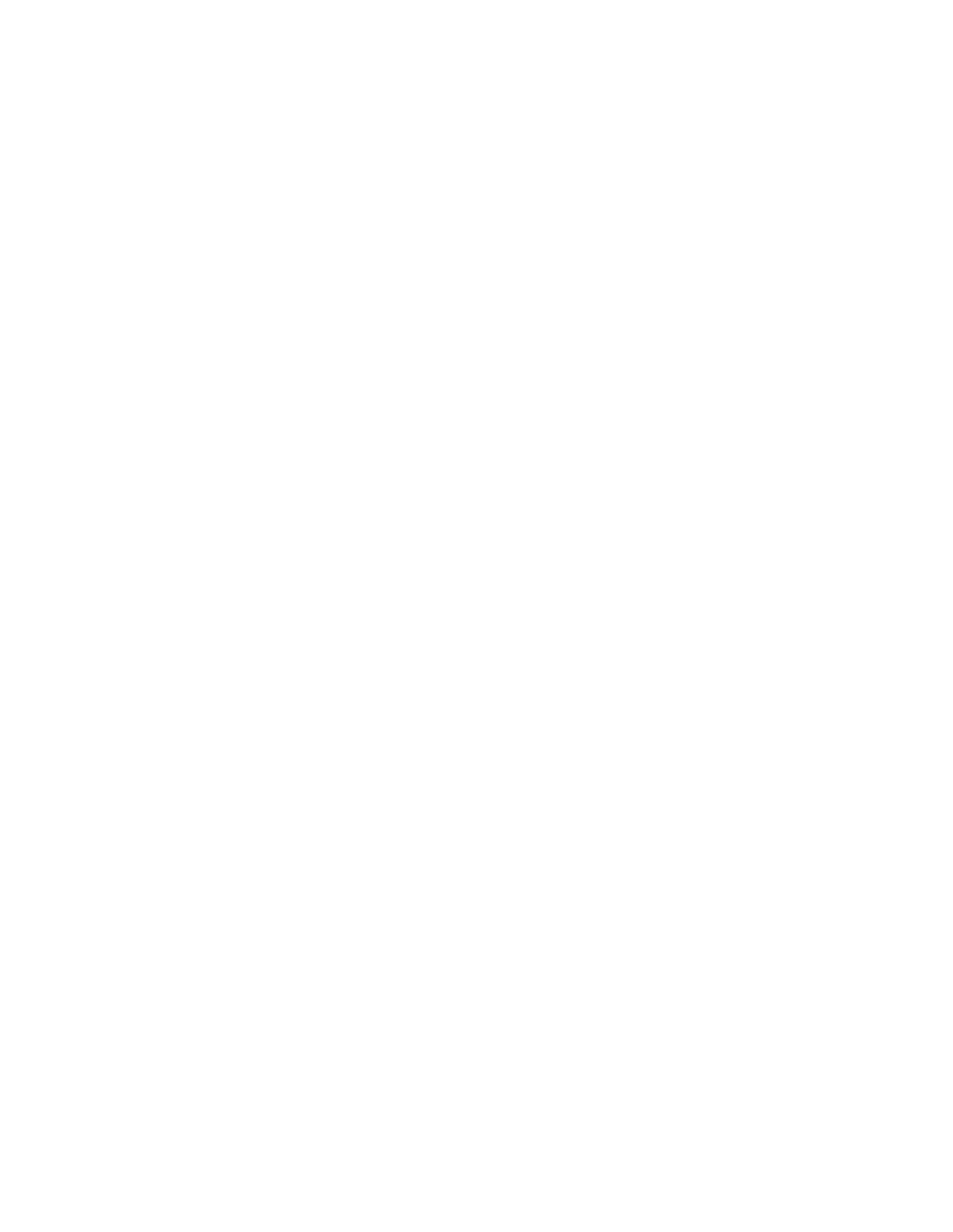## **The Free Press, Mankato, MN (also appeared in the Owatonna People's Press and Traverse City Record-Eagle)**

*April 27, 2014*

#### **Our View: Senate should free broadband funding hostage**

#### **Why it matters: Businesses overwhelmingly agree expansion of broadband will help state's economy. The governor and House agree. But the Senate is silent**

If you're looking for yet another disparity between the metros and outstate, look no farther than broadband Internet connections. And the push now is for the Minnesota Senate to help erase that disparity considered crucial for economic growth. So far, it has remained silent.

That's not hyperbole. The Greater Minnesota Partnership surveyed economic development officials, non-profits, chambers of commerce, business people and lawmakers to learn how legislators and local government leaders rank the highest needs for job growth.

Broadband was the number one issue beating out job skills, infrastructure, transportation or tax issues.

The Legislature set goals to expand and improve broadband and the results to date are discouraging. In the metro area, 93 percent of household meet the goals. In outstate, only 56 percent are there, according to the Coalition of Greater MN Cities.

Even in the outstate the disparities are significant. For instance, 96 percent of the households in Waseca County meet the state's goal speed. However, in Blue Earth County, only 19 percent meet the goals.

We're not talking about getting higher speeds for YouTube or Facebook, proponents argue.

Dan Dorman, executive director of the Greater MN Partnership, said during a news conference last week, "We heard from businesses in all parts of the state about the need for better Internet service."

According the GMNP, Minnesota ranks only 23rd in the nation in terms of broadband service.

Even the Governor's Broadband Task Force says the state is not on track to meet the goals by 2015 set by the Legislature.

The Coalition was seeking \$100 million for broadband expansion and upgrades. Gov. Mark Dayton has indicated he supports funding but is keeping the amount close to his vest.

"I have stressed that we need to start modestly, and prove the effectiveness of [these investments]. The goal of having border-to-border cell phone and high-speed Internet coverage is something I said during the campaign. I have believed all along it is important to do."

While far short of the goal, House Speaker Paul Thissen says the House is ready with \$25 million in the House's supplemental spending bill that would go toward Internet infrastructure. Broadband, he said, is "one of the first things that people talk about." Thanks for listening, Mr. Speaker.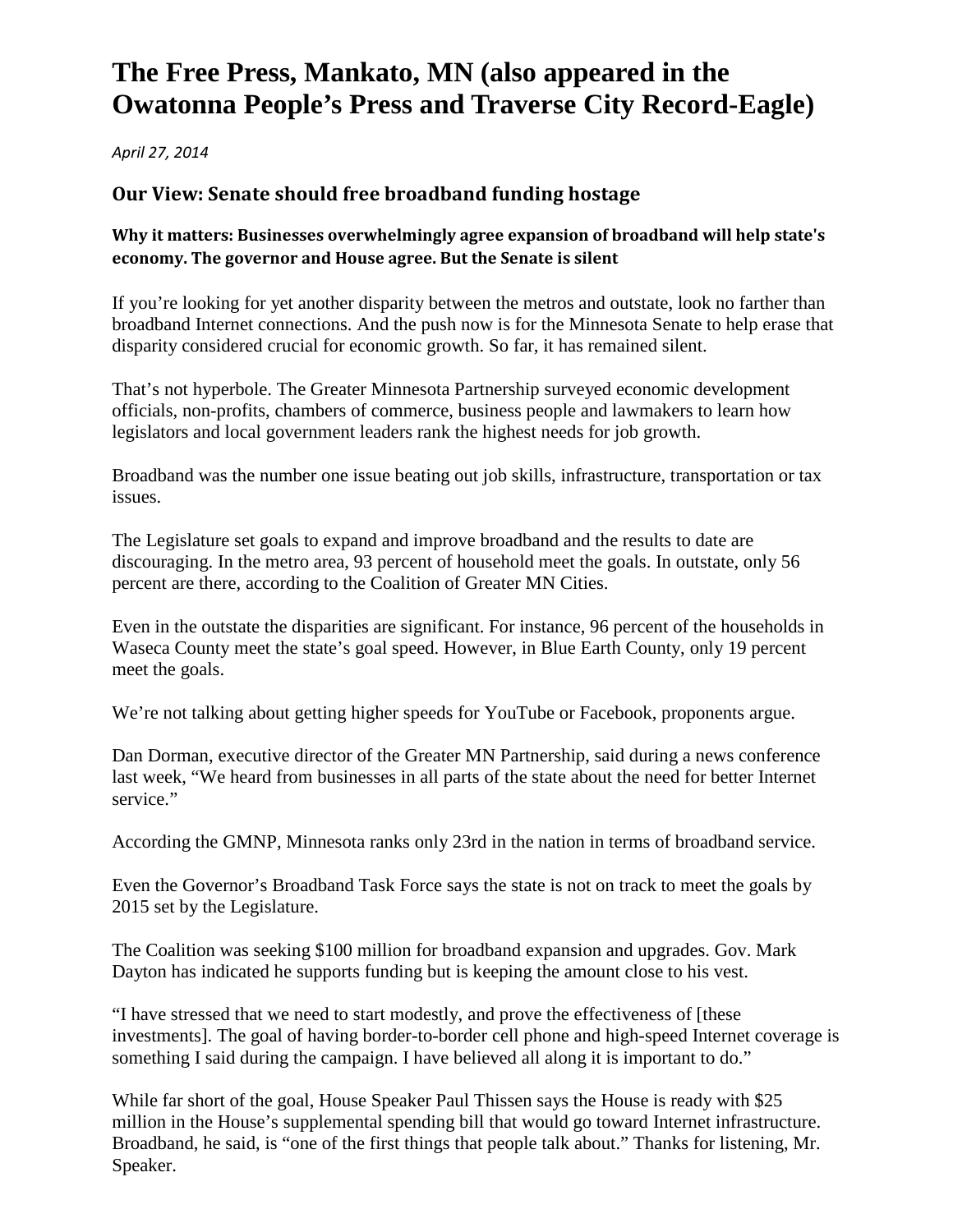But that's where it stops. The Senate has nothing for broadband funding and has been strangely quiet on the issue. One has to wonder if this is not just another bargaining chip for Senate Leader Tom Bakk. The senator has dragged out just about all crucial legislation this session to get his own priorities accepted, such as the new Senate Office Building, which some argue held up the minimum wage approval.

Staking out positions is nothing new in politics, except in this case the executive branch and both houses are led by the same party — the DFL. One would think there would be little need for political posturing in that situation.

Without question there is a debate — albeit a quiet one — that wonders how best to spend the money. Should it be toward increasing speeds or getting more availability to the underserved?

Working on the latter part of that debate has been the Greater Minnesota Broadband Initiative. Enventis, a member of that group, was awarded a \$15 million federal grant and used \$6 million of its own money to build high-capacity networks in 36 rural communities connecting healthcare facilities, schools, libraries, businesses and households.

But more needs to be done. With just two weeks left, the Legislature has time to approve funding for expansion. But it sits with the state Senate to stop using this as a personal bargaining chip and concentrate on what's best for the economy of the state.

[http://www.mankatofreepress.com/editorials/x2117355535/Our-View-Senate-should-free-broadband](http://www.mankatofreepress.com/editorials/x2117355535/Our-View-Senate-should-free-broadband-funding-hostage/print)[funding-hostage/print](http://www.mankatofreepress.com/editorials/x2117355535/Our-View-Senate-should-free-broadband-funding-hostage/print) 

[http://www.southernminn.com/owatonna\\_peoples\\_press/opinion/guest\\_columns/article\\_7768fefe](http://www.southernminn.com/owatonna_peoples_press/opinion/guest_columns/article_7768fefe-fd00-59c8-b262-d29e8a5d0ffa.html)[fd00-59c8-b262-d29e8a5d0ffa.html](http://www.southernminn.com/owatonna_peoples_press/opinion/guest_columns/article_7768fefe-fd00-59c8-b262-d29e8a5d0ffa.html)

[http://www.record-eagle.com/opinion/x2117360929/Another-View-Senate-should-free-broadband](http://www.record-eagle.com/opinion/x2117360929/Another-View-Senate-should-free-broadband-funding)[funding](http://www.record-eagle.com/opinion/x2117360929/Another-View-Senate-should-free-broadband-funding)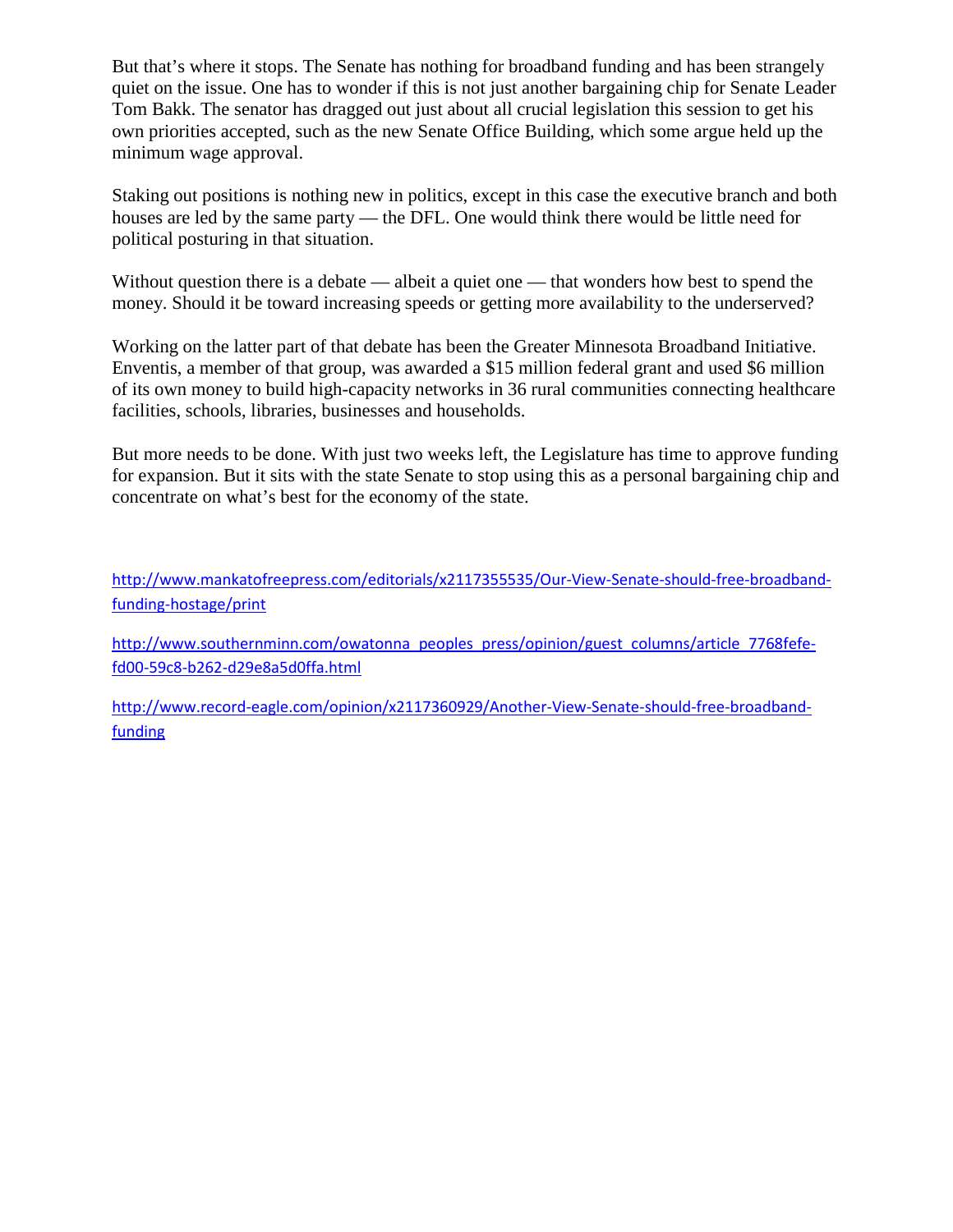## **Mesabi Daily News**

### **Governor: Back broadband now**

#### **Posted: Thursday, March 27, 2014 8:45 pm**

Gov. Mark Dayton has always expressed himself as a strong supporter of rural Minnesota.

The governor has also proclaimed the "Jobs, jobs, jobs" mantra of former Gov. Rudy Perpich of the Iron Range.

Gov. Dayton has an opportunity to stand behind his oft-repeated pledge as an advocate for rural areas and also for jobs in Greater Minnesota by reversing his stand on \$100 million in funding this legislative session for a Border to Border Broadband Fund.

We implore the governor to do just that in the next couple of days.

Minnesota, supposedly the land of progressivity, is a state with a canyon-like broadband divide between urban and rural areas.

While the Twin Cities and the Rochester and St. Cloud corridors are wired well, the rest of the Gopher State is not. That needs to change — and quickly.

The governor's own Broadband Task Force recently ranked Minnesota 23rd nationally in terms of broadband speeds. Is that what the governor wants for the state he governs — to be fair to middlin' when it comes to the vital modern-day infrastructure need of broadband? We say no we don't think that's the governor's style.

The Border to Border Broadband Fund would provide grants, which would be matched by private, local or federal funds, for businesses, nonprofits and local governments to expand broadband access. The \$100 million will not come close to meeting all the financial broadband needs. But it's an important beginning that needs to happen now.

Governor, you are a recognized proponent for improvement of the state's infrastructure — and broadband is most certainly infrastructure in need of being bettered. So why not stand up now, in this legislative session that has been blessed with a significant surplus, for better broadband in rural areas of Minnesota?

In doing so Gov. Dayton, you would be a champion for rural Minnesota on an issue vital to a part of the state that needs a strong voice in the governor's office in St. Paul.

[http://www.virginiamn.com/opinion/article\\_94a608e8-b61a-11e3-a54a-0019bb2963f4.html](http://www.virginiamn.com/opinion/article_94a608e8-b61a-11e3-a54a-0019bb2963f4.html)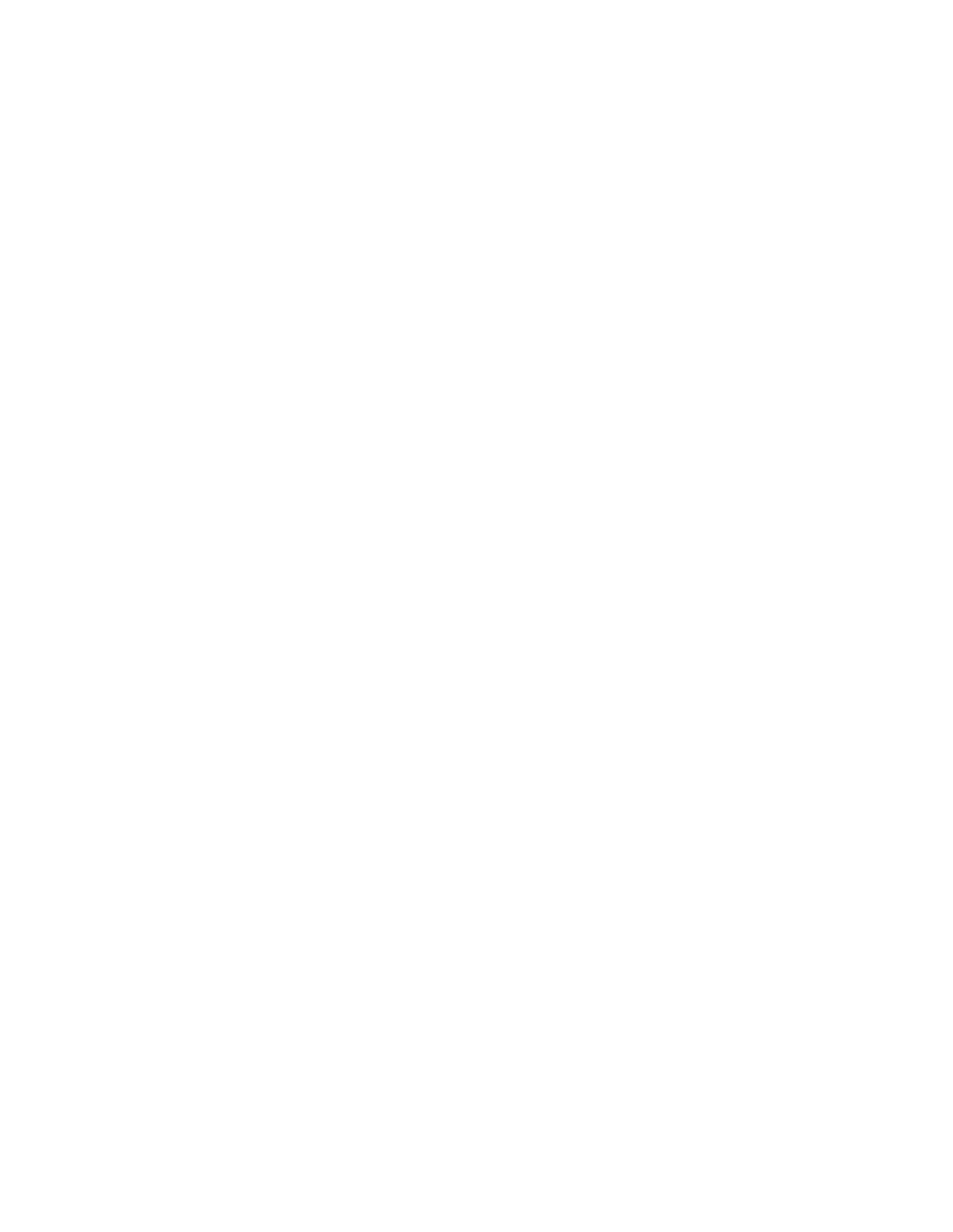## **Mesabi Daily News (also published in the Grand Rapids Herald-Review)**

### **We need broadband expansion**

Posted: Saturday, April 26, 2014 9:20 pm

We understand some Iron Range legislators' concern about allocation of any funding this session to expand broadband access.

After all, if rural areas such as the Iron Range do not get proper treatment because of our greater need for broadband expansion, then the area is well served by lawmakers from the area driving a tough bargain to ensure we get our fair share of broadband dollars.

We continue to urge at least \$100 million in broadband funding, with a focus on rural areas that are currently much more lacking than in urban settings.

But some comments by Rep. Jason Metsa, DFL-Virginia, in a Mesabi Daily News story last week on the issue are simply baffling.

Metsa said that many northeastern Minnesota residents would be happy with just basic connectivity coupled with a promise of more in the future.

"Your average home consumer up north is happy they can stream Netflix, watch a Youtube video, share videos on Facebook with your family, that's probably the typical use."

Wow!

Well, yes all those things are certainly nice to have. Hey, can't beat a good episode of "House of Cards" on Netflix. But we think Range residents want more than just access to Youtube videos and Netflix and Facebook. They want and deserve much better broadband.

And what about the economic development component of improved and expanded broadband to communities? That alone should have all the region's legislators fighting and fighting hard for every dollar they can get for better broadband on the Range.

Broadband is modern-day infrastructure so critical to the economy of rural Minnesota.

Small businesses represent the majority of job growth in the country. And many businesses, including the Delta Airlines customer service center in Chisholm, are fostering a new workplace environment that allows employees to work from their homes. But that requires good broadband.

In addition, national Small Business Administration statistics show that nearly 50 percent of all new businesses are home-based. And, of course, those businesses require good broadband.

Come on, Rep. Metsa, this issue is about a lot more than Netflix, Facebook and Youtube.

[http://www.virginiamn.com/opinion/editorials/we-need-broadband-expansion/article\\_90a671c4-cdb2-11e3](http://www.virginiamn.com/opinion/editorials/we-need-broadband-expansion/article_90a671c4-cdb2-11e3-b5b4-0019bb2963f4.html?mode=print) [b5b4-0019bb2963f4.html?mode=print](http://www.virginiamn.com/opinion/editorials/we-need-broadband-expansion/article_90a671c4-cdb2-11e3-b5b4-0019bb2963f4.html?mode=print)

[http://www.grandrapidsmn.com/opinion/we-need-broadband-expansion/article\\_cdd5bc28-cfdb-11e3-aa60-](http://www.grandrapidsmn.com/opinion/we-need-broadband-expansion/article_cdd5bc28-cfdb-11e3-aa60-001a4bcf887a.html) [001a4bcf887a.html](http://www.grandrapidsmn.com/opinion/we-need-broadband-expansion/article_cdd5bc28-cfdb-11e3-aa60-001a4bcf887a.html)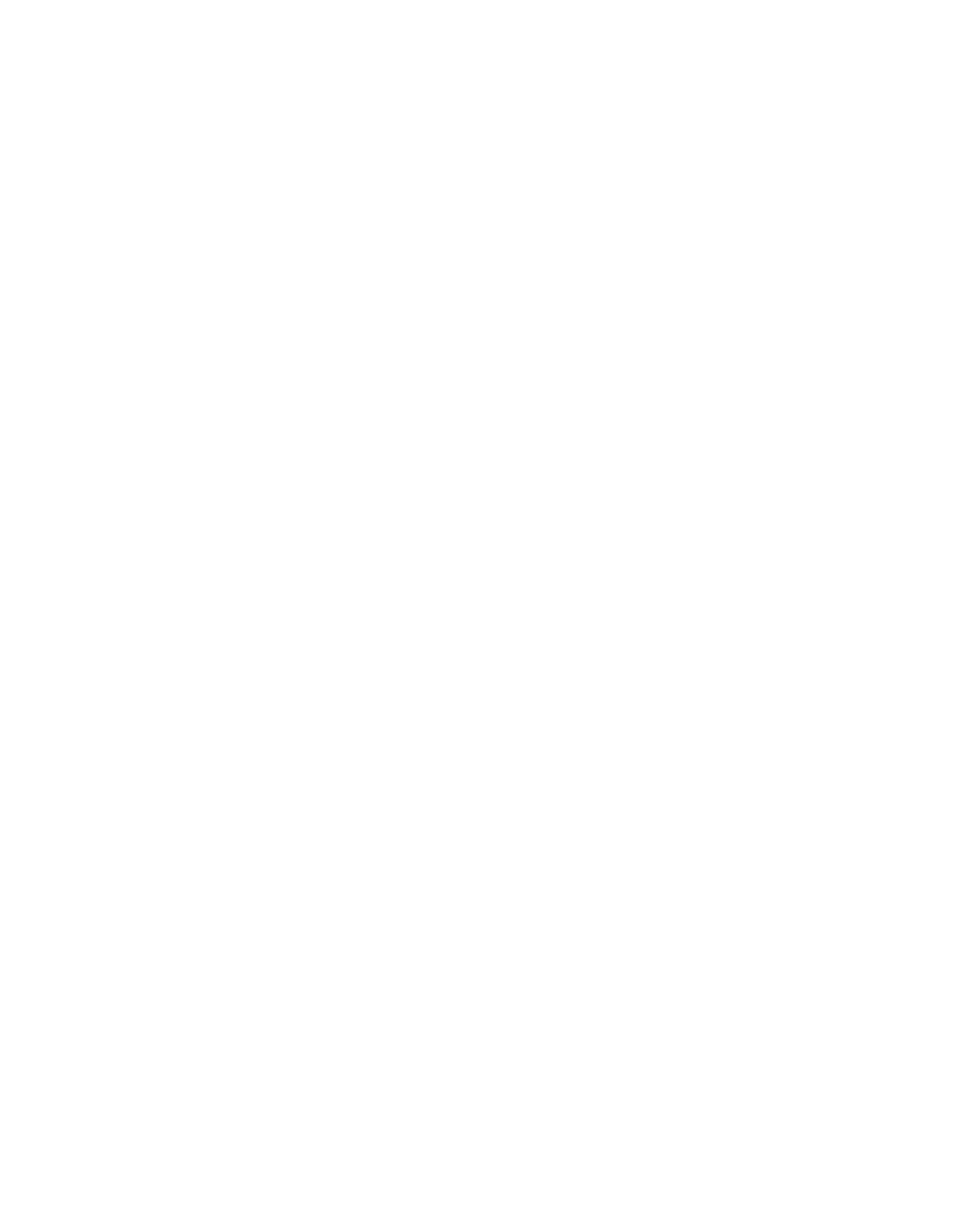### **Rochester Post-Bulletin**

### **Our View: Broadband access is an infrastructure necessity Tuesday, March 4, 2014**

It wasn't that long ago when broadband Internet service was an extravagance.

If you lived in a rural area, you accepted the extra time it took to check your email, download a song or stream a movie. This inconvenience was part of the price paid by those who chose to live off the beaten path.

Not anymore. In today's world, broadband Internet service is part of our area's infrastructure, as vital as roads, bridges, electricity and telephone service.

Students need reliable Internet service to keep up in school. Rural businesses without speedy broadband service cannot keep up with their metropolitan competitors. Farmers use broadband-enabled apps to monitor markets and livestock as well as access global positioning systems to map their fields, apply nutrients and even steer their equipment.

But service in rural areas is spotty at best, and in some parts of Minnesota, the "digital divide" is stark. While 92 percent of metropolitan-area households have access to high-quality broadband, just 32 percent in rural Minnesota do. This is not just an issue for remote areas. You can live just a few miles outside of Rochester and be without broadband access.

Minnesota ranks 23rd nationally in terms of broadband speeds, according to a recent report by the Governor's Broadband Task Force, which concluded that \$3.2 billion is needed to provide quality broadband access statewide. The task force's recommendation would put Minnesota in the top five states for broadband access by 2015, but that goal is unlikely to be met.

To narrow that gap, Sen. Matt Schmit, a DFLer from Red Wing, is sponsoring a bill to create a \$100 million Border to Border Broadband Fund, which would award grants and loans to businesses, nonprofits and local governments to expand broadband access. Rep. Erik Simonson, a DFLer from Duluth, is the primary author of the House bill.

The task force estimates the grants, which could be matched by private, local or federal funds, could connect more than 100,000 households to Internet with download speeds of at least 10 megabits per second, its definition of broadband.

Schmit began a series of town hall meetings last weekend on several topics, such as the projected budget surplus, minimum wage, MNsure, transportation funding and silica-sand mining. However, his signature issue this session is rural broadband access.

"I think this is the great equalizer in terms of attracting new families, attracting new business, keeping the family farm in the family and giving folks the sense if they raise a family in rural Minnesota, their kids are not going to be at a disadvantage," said Schmit, who earlier this year conducted a 10-city statewide tour to discuss rural broadband access.

Just as economic growth was spurred in the 1800s by access to flowing water and raw materials and in the 1900s by access to electricity and transportation, progress in the 2000s likely will be determined by access to broadband and human capital.

Broadband is the most dynamic communication tool constructed. With Internet speed now vital for business, education and health care, we can't afford to leave our rural neighbors behind.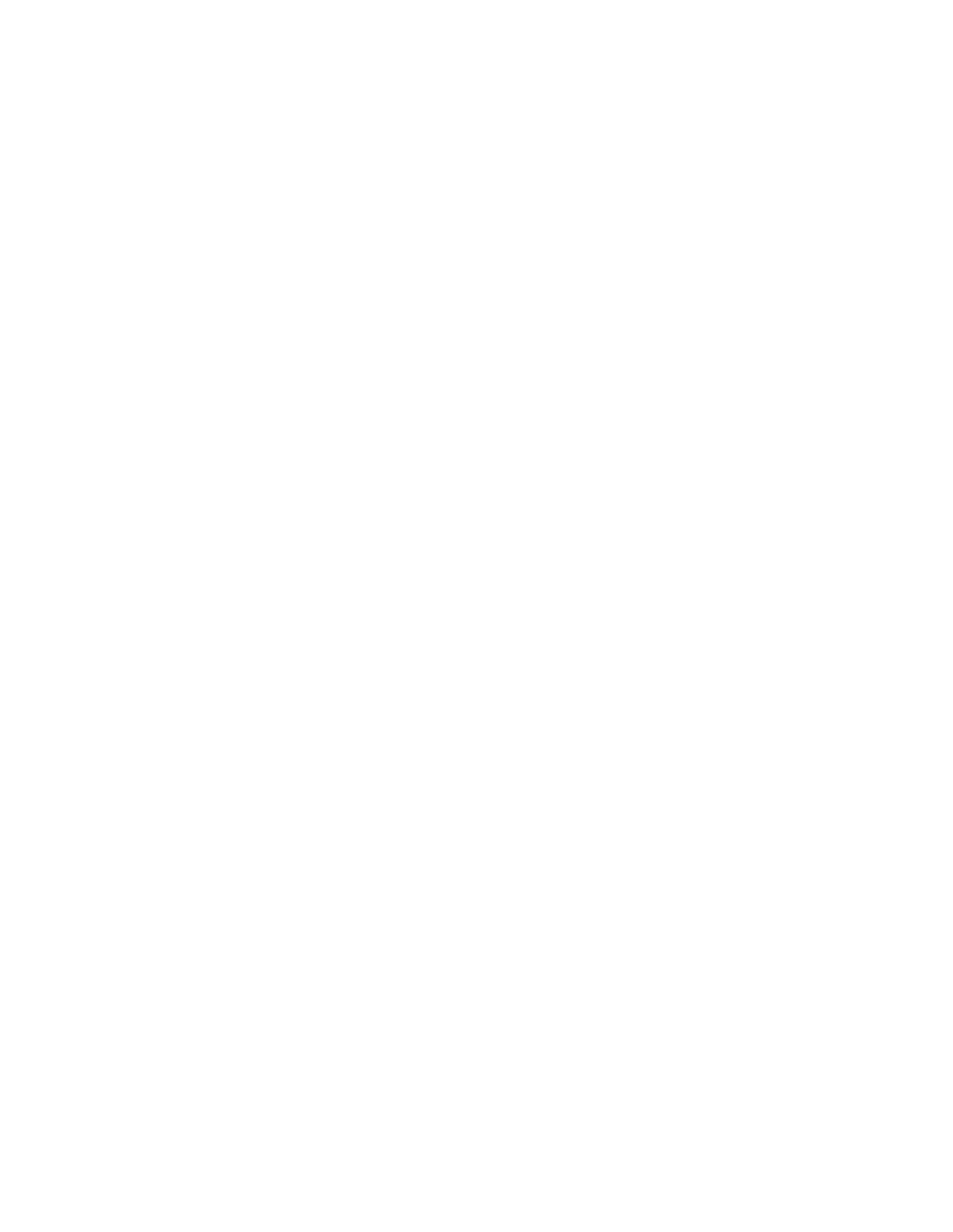# $\star$  StarTribune

### **State would benefit from sizable broadband fund**

- Article by: Editorial Board
- March 19, 2014 7:26 PM

Dave Horning says his tire and repair business in Herman is taking a competitive beating because he lacks affordable high-speed Internet and the access to timely supply and pricing information that it would provide.

Justin Dukek wants a bigger market for his signage and advertising business. But with Internet access at only 12 megabits per second, he has trouble serving clients far from his operation in Bagley.

Jody Reisch works for an East Coast company from his home in Luverne; his wife works for a company in Sioux Falls and can work at home, too. That became much more expensive when they moved three years ago and discovered they had lost access to affordable high-speed Internet.

Horning, Dukek and Reisch are among dozens of Greater Minnesota residents who have come to the State Capitol this session to plead for help in improving broadband access. They aren't seeking mere convenience, an exotic lifestyle, or a deep discount at taxpayers' expense. Rather, they're asking that their communities be given a chance to survive economically in the 21st century. That's how essential high-speed Internet has become.

Their pleas deserve heed. In fact, a meaningful response from state government is past due. In 2010, the Legislature and then-Gov. Tim Pawlenty set in law the goal of at least 10 to 20 mbps for downloads and 5 to 10 mbps for uploads throughout Minnesota by 2015. But no state funds were applied to that effort that year, or since.

The market hasn't stood still in the intervening years. The share of state households with Internet service at or exceeding those speeds grew by 18 percentage points from April 2011 to October 2013, according to a report of the [Governor's Task Force on Broadband.](http://www.connectmn.org/sites/default/files/connected-nation/Minnesota/files/2013_annual_report_governors_tf_on_bb_final.pdf)

But that leaves nearly 30 percent of Minnesotans, and more than half of Greater Minnesota residents, still lacking affordable access — and, too often, any access at all — to the Internet speeds required to conduct a video chat or participate in a webinar. Forget about taking an online high school or college class, consulting with a physician in another city about a changing medical condition or serving business clients around the world.

The Governor's Task Force does not think the state's statutory broadband goal can be reached by the end of 2015, or anytime soon, without state and local government giving the market a push. Gov. Mark Dayton said recently that he concurs in that assessment. But his spending recommendations to the 2014 Legislature did not include his task force's recommended remedy — a \$100 million fund, from which competitive grants would be awarded to public-private partnerships committed to bringing broadband to places without it.

Dayton, who campaigned in 2010 on a promise to achieve "border-to-border broadband," said on March 6 that he does not believe applications for grants would be sufficient to warrant creation of a fund this year. Advocates counter that such projects will never appear without a state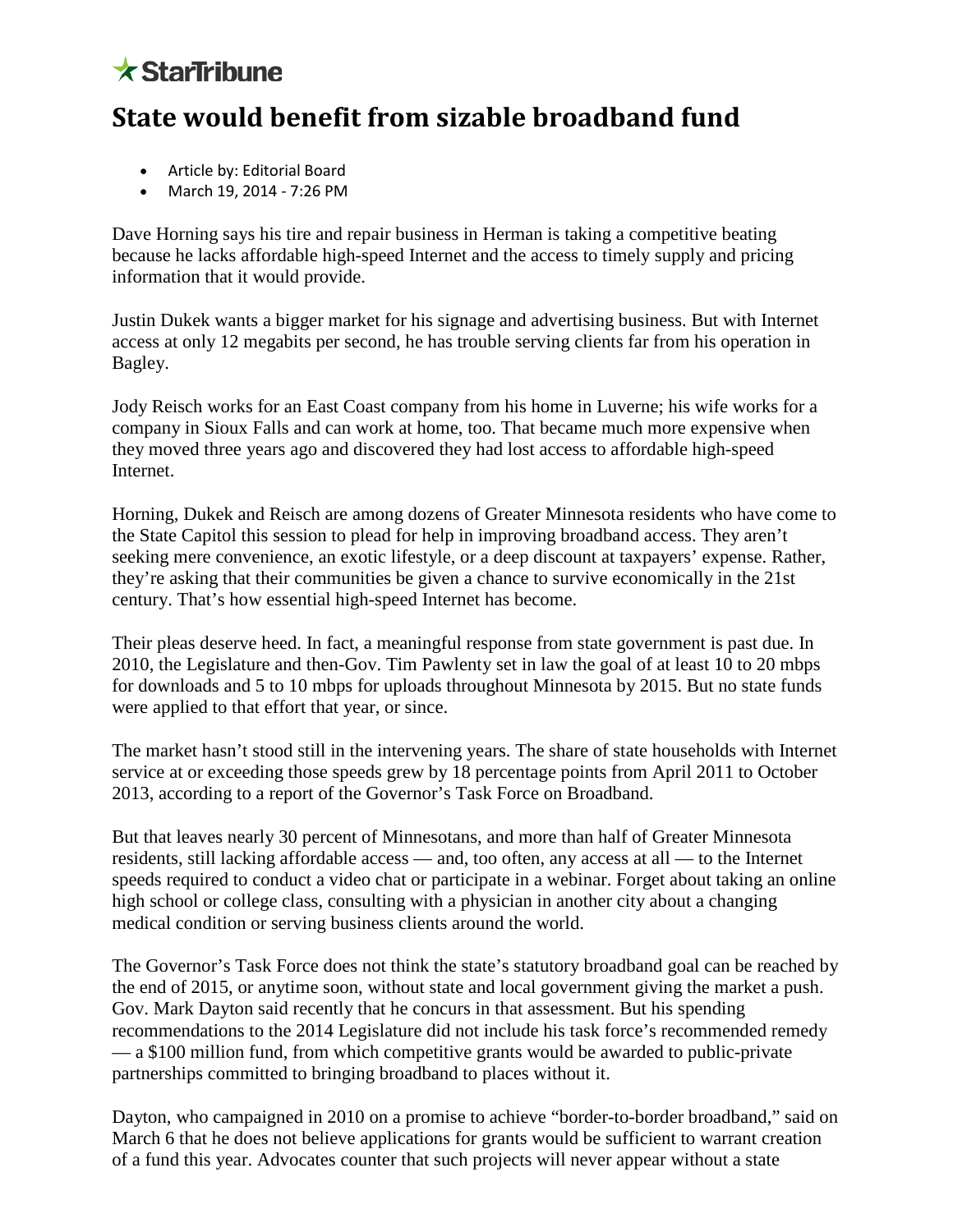incentive for their creation. That argument rings true. If market forces alone were sufficient, Minnesota would not rank 23rd among the 50 states in broadband availability.

The time is right to initiate a broadband incentive fund for another reason: This year, the state can afford it. That could not have been said through most of the last 14 years. An improving economy is generating forecasted revenues through June 30, 2015, that exceed scheduled expenditures by \$1.2 billion.

About half of that surplus appears headed for tax relief, including the repeal of an ill-advised sales tax on telecommunications equipment enacted last year. Repealing that tax is among the recommendations of the broadband task force. It's much in order. But that tax has been collected for less than a year. Clearly, an additional prod is needed. Establishing a competitive grant to leverage private and local government investments in broadband would be a fitting onetime use of a surplus that may not recur.

More significant is the prospect of a substantial and lasting return on the investment. For Greater Minnesota businesses, a \$10-for-\$1 return was projected by a [recent analysis](http://blandinfoundation.org/_uls/resources/SNG--ROI_from_Broadband_Infrastructure_and_Utilization--01-31-14.pdf) sponsored by the Blandin Foundation. Conversely, the cost of not investing is the continuation of what a Moody's report described last year as "increasing divergence" between the state's metro and non-metro economies. That's a costly and damaging trend.

Is an eye-popping \$100 million fund needed this year? A smaller amount might be considered a down payment. But it will take a substantial sum, wisely used to leverage other funds and applied to areas of greatest need, to make a dent in a deficiency that will cost upward of \$3 billion to completely eliminate. The conventional legislative competition for dollars tends to whittle big proposals down. But the opportunity to boost Greater Minnesota's potential, and the downside of inaction, should raise this proposal to unconventional status.

© 2014 Star Tribune

<http://www.startribune.com/opinion/editorials/251092601.html>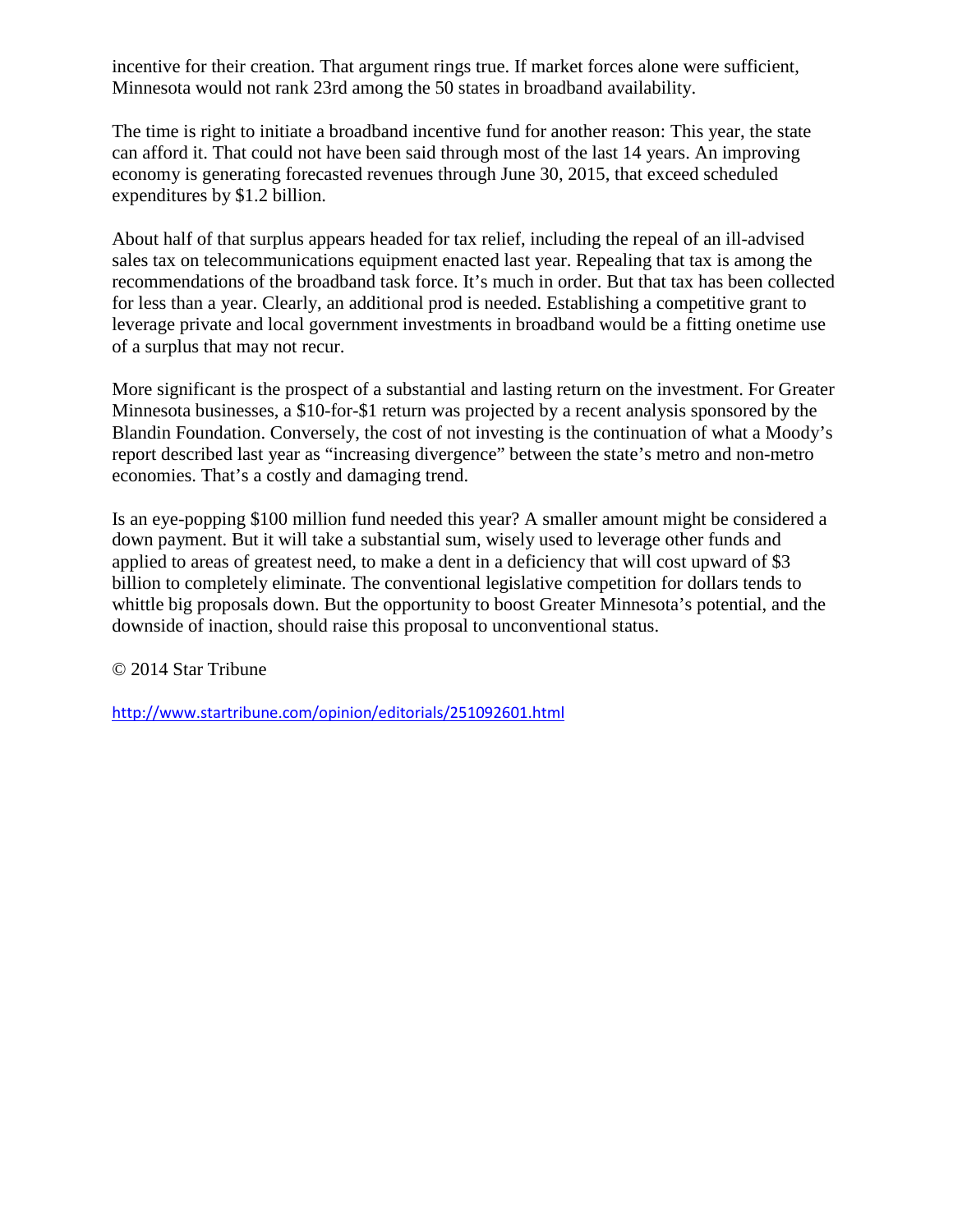### $\star$  StarTribune

# **Greater Minnesota broadband: An energizing effort**

- Article by: LORI STURDEVANT
- March 21, 2014

It does a Capitol veteran good to see a rookie legislator grab a complicated issue, hustle around the state to learn about it at hearings, and come up with a fresh problem-solving proposal.

But when Sen. Matt Schmit, DFL-Red Wing, told me two months ago that his idea to bring better Internet service to Greater Minnesota involved the creation of a \$100 million matching fund, I nearly choked stifling a hoot.

A hundred million? In cash? Nobody gets that much. Certainly not a freshman. Mighty Minneapolis is going to have a tough time getting one-fourth that sum for its prized Nicollet Mall in this year's bonding bill.

But then Schmit said something about broadband being the 21st century's version of rural electrification and his proposed fund a philosophical descendant of the REA, and my cynicism began to melt into memories.

Grandma spoke often about the day in the 1940s when electricity finally came to the farm in South Dakota and she could end her daily ritual of washing the kerosene lamp's sooty glass chimney. (It needed frequent washing to provide enough light for a few cherished minutes of reading after a long day of chores.)

The Rural Electrification Administration, created by Congress in 1935, demonstrated the value of government intervention in the private marketplace for the sake of economic viability in rural America. It provided a legal mechanism and loan financing for the establishment of cooperatives that would affordably bring electricity to the nation's farms. Electrical service had reached only 10 percent of the rural dwellers in 1930. As a result of REA, it was 50 percent in 1942 and nearly all of them a decade later.

Electricity on the nation's farms was about a lot more than lights. Eventually, it was about milking machines, water pumps, choppers, refrigeration. It powered heat lamps for Grandma's broods of baby chicks.

By the same token, high-speed Internet in Greater Minnesota isn't about entertainment. It's about participation in the modern economy — agriculture, manufacturing, retail, health care, education. In every realm, robust, affordable Internet service is now essential infrastructure. As of last year, fewer than half of Greater Minnesota dwellers had it.

The broadband proposal that a host of Greater Minnesota advocates are promoting at the Legislature this year isn't REA's twin. It's not intended to lead to a new batch of co-ops, though some might arise. It aims instead to help local jurisdictions work with private Internet providers to hasten broadband's buildout. The \$100 million would fund matching grants, awarded to public-private partnerships via a competitive process administered by the old hands at such things at the state Department of Employment and Economic Development.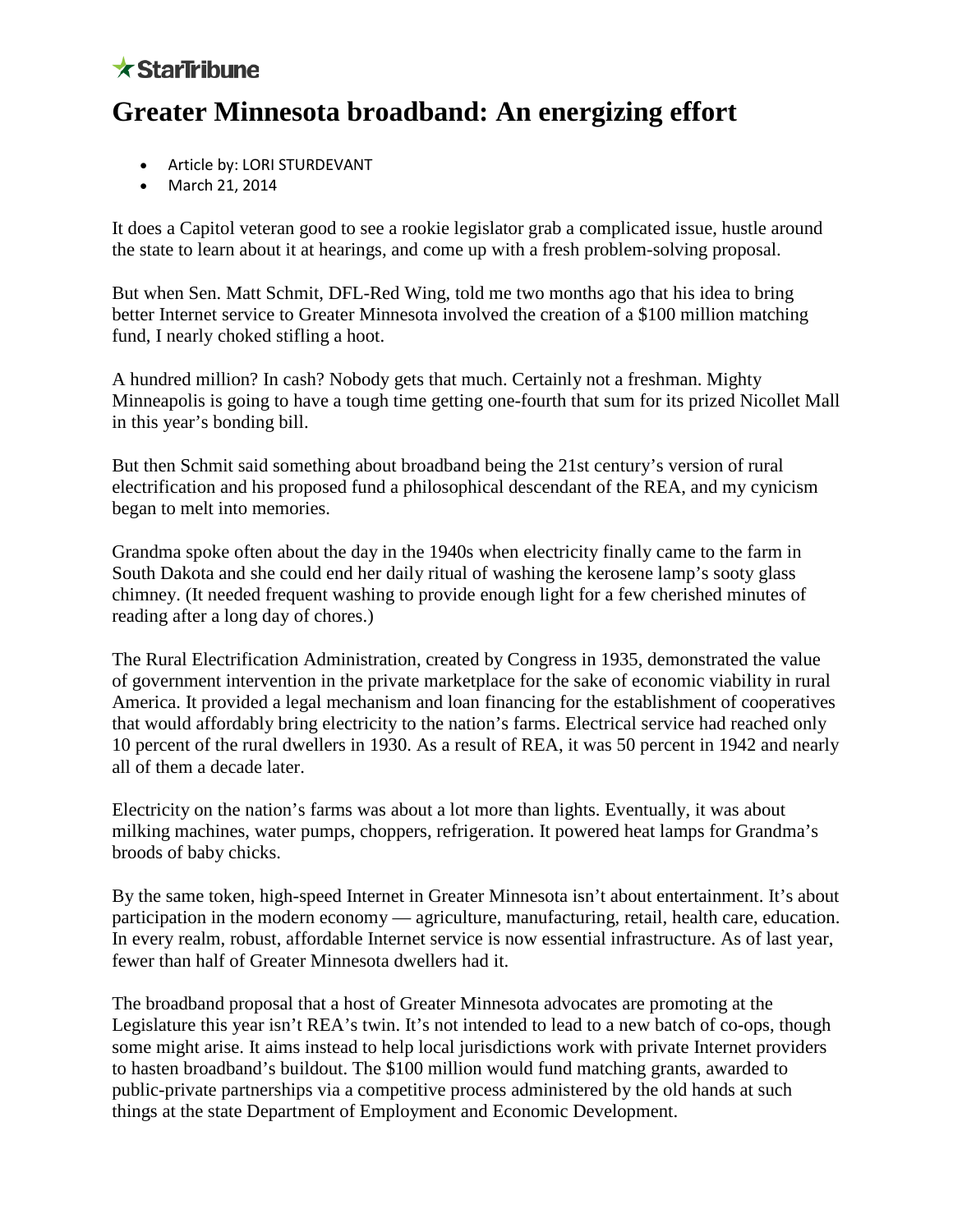The \$100 million number isn't Schmit's idea. It's the recommendation of the Governor's Task Force on Broadband, chaired by former Minnesota House Speaker Margaret Anderson Kelliher, now CEO of the Minnesota High Tech Association. Former Republican Rep. Dan Dorman of Albert Lea is also much involved as executive director of the Greater Minnesota Partnership, a new advocacy force this year.

Schmit, 34, is the eager Senate sponsor of the idea. (His House opposite number is Rep. Erik Simonson of Duluth.) A Red Wing native, Schmit is a public policy wonk with a scientific bent. He was a biology and political science double major at St. John's University. He caught my eye when, of his own volition, he arranged 18 public meetings throughout the state in November and schooled himself to become the Senate DFL broadband policy expert.

That's a role that has gone mostly unfilled since the departure of former state Sen. Steve Kelley in 2006. I'd count a rural broadband buildout as one of a number of policy strands that were being gathered at the State Capitol 10 or 12 years ago in hopes of knitting them into a stronger state. Then they were dropped as recession, recurring deficits and partisan discord took hold.

"What we've been forced to do … is make short-term decisions about how are we going to get through the next months," House Speaker Paul Thissen observed a few months ago. With surplus revenues now in forecast, "we can do the job that we really should be doing, which is to ask, 'What do we want to look like five or ten years from now? And what can we do today to make sure we can get there?"

Despite that worthy sentiment, Thissen and other DFL leaders have looked out for the near term nicely since the session started, delivering a quick shot of tax relief to thousands of Minnesotans. I hope the state's long-term needs get their due in what remains of this lawmaking season. I hope legislators see that a state government push for broadband is very much due.

*Lori Sturdevant, a Star Tribune editorial writer, is at lsturdevant@startribune.com.*

© 2014 Star Tribune

<http://www.startribune.com/opinion/commentaries/251571161.html>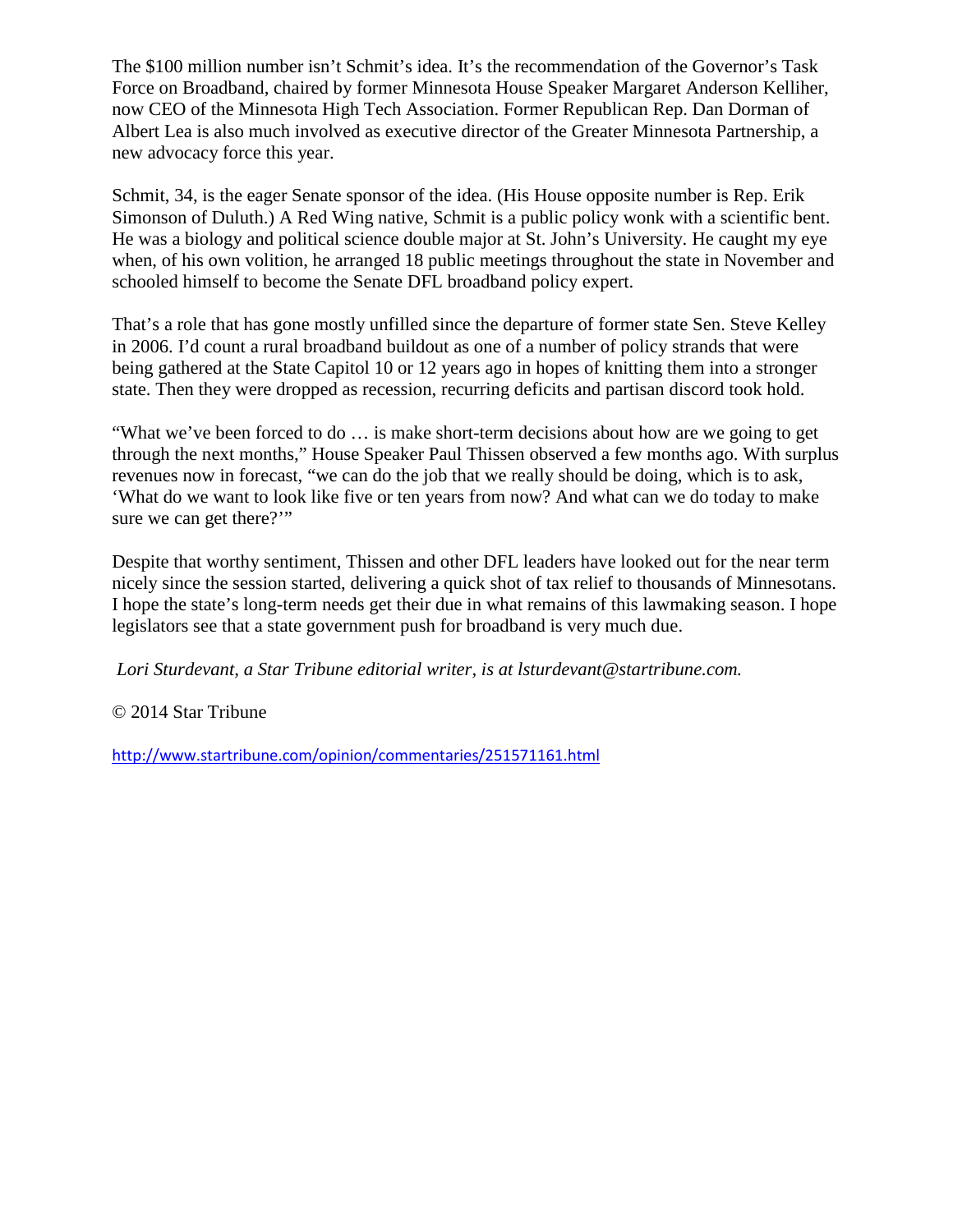### **West Central Tribune**

### **Editorial: Time to invest in outstate broadband, outstate families and businesses need it**

#### B[y Tribune Opinion](http://www.wctrib.com/users/tribune-opinion) on Mar 13, 2014

The time has come for our Legislature and Gov. Mark Dayton to step up and invest in broadband Internet across Greater Minnesota.

The Legislature stated four years ago that every household within Minnesota should have access to high-speed broadband Internet by 2015.

It is not happening.

Minnesota currently ranks only 23rd in broadband service, with about 71 percent of households having broadband access, according to Connect Minnesota.

More than half of Minnesota households in Greater Minnesota lack wired broadband with download speeds of 10 megabits per second, according to Connect Minnesota. This indicates that parts of Minnesota are falling even farther behind without sufficient broadband capabilities.

This is crucial when one considers that Greater Minnesota citizens and businesses often have higher costs and distances to travel for business, education, family or travel reasons. These are all areas that can benefit from adequate broadband access, which helps level the playing field for all Minnesotans and their businesses.

A primary recommendation from the Governor's Task Force on Broadband in its 2014 report was for Minnesota to create and fund a \$100 million Broadband Infrastructure Fund. This program would provide loans or grants to providers to establish and improve broadband access in Minnesota's outstate regions. Minnesota's estimated need is more than \$3.2 billion to provide adequate broadband infrastructure throughout the state.

Dayton did not include funding for the broadband program in his latest budget proposal. That is disappointing.

Broadband access is a growing issue in Greater Minnesota and these regions can no longer wait until next year.

The Legislature should pass and Dayton should sign a bill creating a Broadband Infrastructure Fund to facilitate installation and improvement of broadband access across Greater Minnesota.

[http://www.wctrib.com/content/editorial-time-invest-outstate-broadband-outstate-families-and](http://www.wctrib.com/content/editorial-time-invest-outstate-broadband-outstate-families-and-businesses-need-it)[businesses-need-it](http://www.wctrib.com/content/editorial-time-invest-outstate-broadband-outstate-families-and-businesses-need-it)